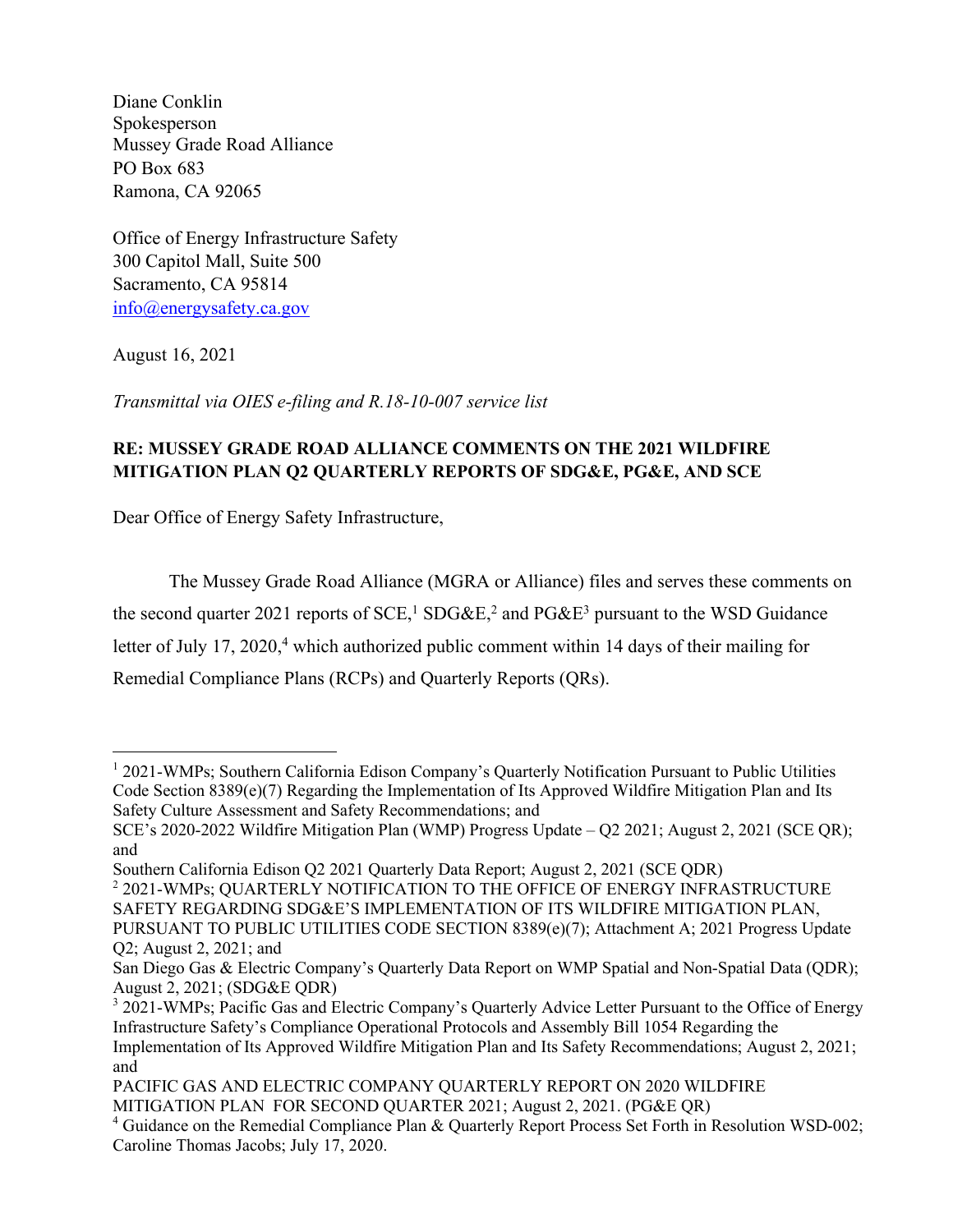The following Alliance comments were prepared by MGRA's expert witness, Joseph W. Mitchell, Ph.D.

## **1. PILOT PROGRAMS**

## **1.1. SCE and SDG&E Should Report Progress on Pilot Programs**

A general criticism issued by the Wildfire Safety Division with regard to the 2020 Wildfire Mitigation Plans is that:

"*Electrical corporations do not describe how they will evaluate and expand the use of successfully piloted technology or which piloted technology has proven ineffective. To ensure pilots that are successful result in expansion, if warranted and justified with quantitative data, electrical corporations must evaluate each pilot or demonstration and describe how it will expand use of successful pilots*."

This deficiency was listed as Guidance-9 in WSD's 2020 WMP evaluation.<sup>5</sup>

PG&E addresses this deficiency with 80 pages of documentation in its quarterly data report.<sup>6</sup> In addition to descriptions of the pilot projects, which have been presented in their 2021 WMPs, PG&E discusses progress made during the second quarter of 2021.

SCE and SDG&E's quarterly reports lack an equivalent update regarding pilot programs, and do not address the Guidance-9 deficiency in WSD-002. While pilot programs were addressed in their 2021 filings, description of any progress in the last few months is lacking.

#### **Recommendation:**

OEIS should require all utility to report on progress of advanced technology projects as part of any status report.

 $5$  WSD-002; Appendix A; A-9.

 $6$  PG&E OR; pp. 1-80.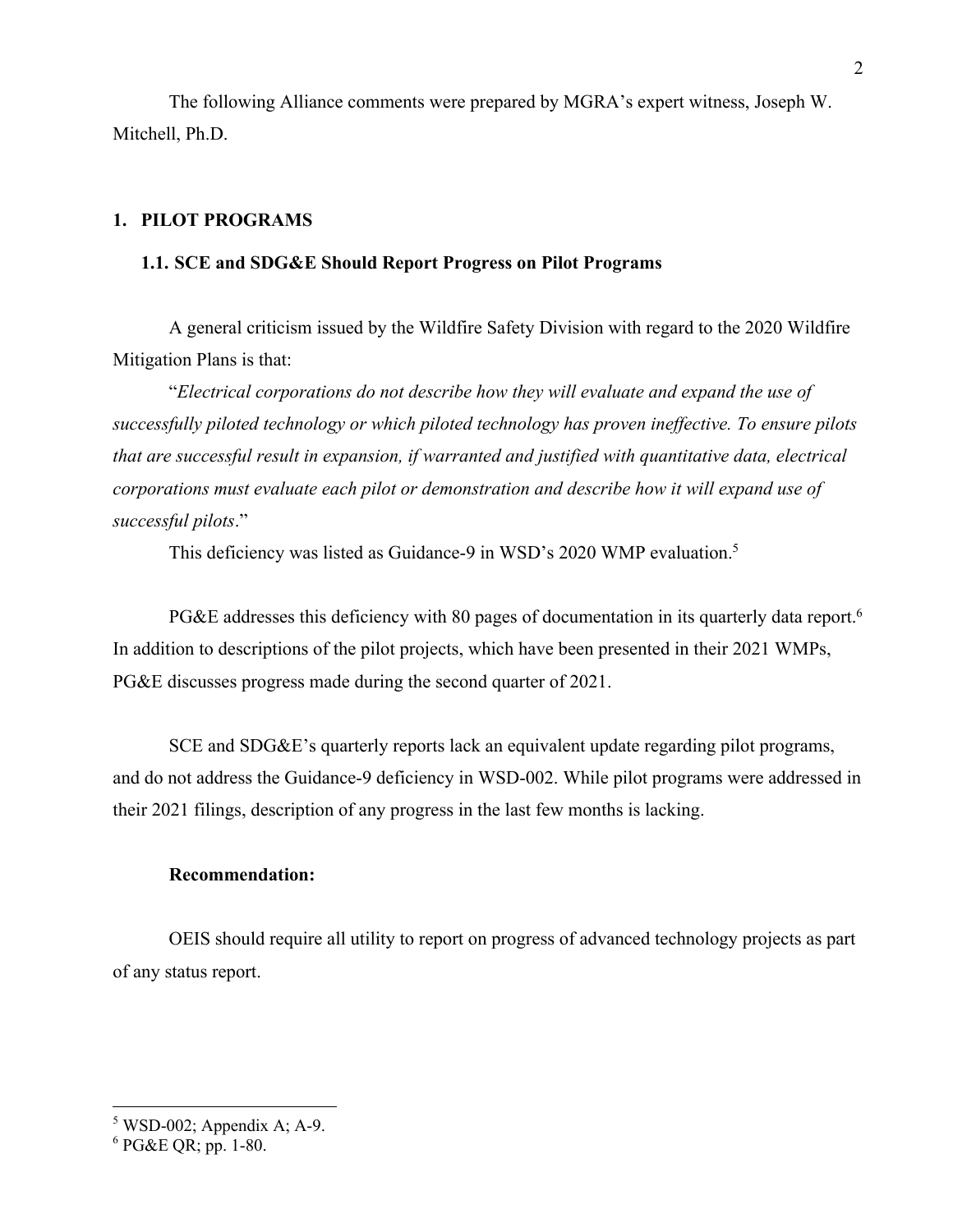# **1.2. PG&E's Undergrounding Announcement Threatens to Render All Technology Programs Moot**

Advanced technology programs are particularly important due to the increasing urgency of the utility wildfire problem, exacerbated by the linking of the Dixie fire to PG&E equipment and PG&E's subsequent announcement that it plans to underground 10,000 miles of power lines in HFTD areas.<sup>7</sup> It bears noting that this switch in prioritization and strategy, if it were to occur, undoes the efforts taken over the past decade by the CPUC and OEIS to mandate cost-effective wildfire safety measures through the S-MAP/RDF/RAMP process and the Wildfire Mitigation Plans. Undergrounding, while an effective method of eliminating wildfire risk, has generally be acknowledged as one of the least cost-effective ways of approaching the problem. Adoption of this strategy by PG&E will likely lead to similar approaches by the other utilities, particularly if the possibility of accessing taxpayer funds is added to the mix. There is a real danger that other mitigation methods that are more cost effective or that are based on promising but not yet fully available technology (like REFCL) but that may be available on a shorter timeline that a full undergrounding program may be sidelined.

The slow pace of PG&E's REFCL evaluation should is therefore a critical issue. For Q2, the summary of its progress is:

"*Substation and distribution commissioning completed. First staged fault test successfully performed*."<sup>8</sup>

In its reply comments on the 2021 WMPs, MGRA recommended that "*WSD should require PG&E to develop a proposal for a 'moon shot' program that could mitigate areas exposed to expanded shutoff with REFCL within the next few years and potentially reduce the need for environmentally damaging expanded EVM. If feasible and sound, the same approach could be adopted by other IOUs*."<sup>9</sup> Ironically, PG&E CEO Patricia Poppe used similar language to describe the proposed PG&E undergrounding project: "*This year the company is putting 70 miles of lines* 

<sup>7</sup> PG&E Will Bury 10,000 Miles of Power Lines So They Don't Spark Wildfires; Associated Press; July 21, 2021. (NPR)

https://www.npr.org/2021/07/21/1019058925/utility-bury-power-lines-wildfires-california  $8$  PG&E QR; p. 20.

<sup>&</sup>lt;sup>9</sup> RE: MUSSEY GRADE ROAD ALLIANCE REPLY TO STAKEHOLDER COMMENTS ON 2021 WILDFIRE MITIGATION PLANS OF PG&E, SCE, AND SDG&E; Served on WSD; April 13, 2021; p. 11.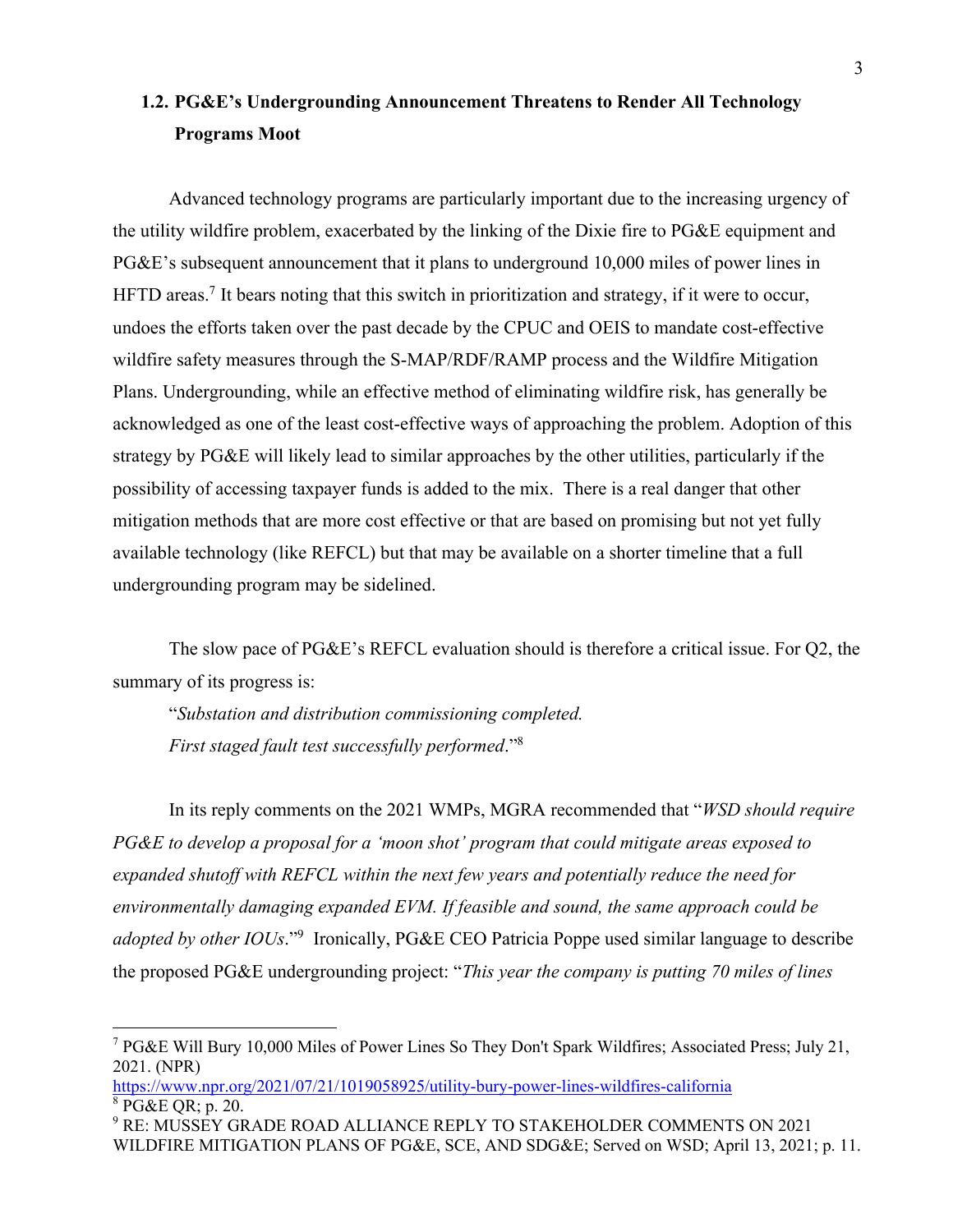*underground, so increasing the work to 1,000 miles a year would be a leap. 'That's the moonshot,' Ms. Poppe said on a call with reporters. 'It should be a shocking number because it's a big goal*."<sup>10</sup>

As MGRA noted in its comments on the GRC, the CPUC should "*address the question of whether this money should be directed more towards advanced technologies that can eliminate wildfire risk rather than a brute force method. After all, we did not get to the moon by building bigger and bigger trebuchets*."<sup>11</sup>

#### **Recommendation:**

Energy Safety should conduct workshops on "moon shot" programs that would be most effective in eliminating or minimizing wildfire risks in a short time frame, including undergrounding and advanced technology projects.

## **2. IMPROVEMENTS IN TRANSPARENCY**

PG&E's QR notes that meetings have occurred between the OEIS staff (then still Wildfire Safety Division) and IOUs regarding data reporting:

"*On June 23, 2021, OEIS held a joint meeting with the electrical corporations to communicate expectations around 2021 WMP data reporting, including desired alignments across spatial and non-spatial reports. Subsequently, PG&E sent a list of questions to OEIS to better align on reporting requirements and provide feedback. PG&E welcomes further collaboration between OEIS and the electrical corporations*."<sup>12</sup>

While there is a need for the IOUs and OEIS staff to align on data reporting issues, some of these issues are of interest to stakeholders. In particular, the urgency for inclusion of certain fields, the availability of data, and the question of confidentiality are of issues that stakeholders including MGRA have raised in the past.

<sup>&</sup>lt;sup>10</sup> PG&E Aims to Curb Wildfire Risk by Burying Many Power Lines; Ivan Penn; New York Times; July 21, 2021.

https://www.nytimes.com/2021/07/21/business/energy-environment/pge-undergroundpowerlineswildfires.html

<sup>11</sup> A.21-06-021; MUSSEY GRADE ROAD ALLIANCE PROTEST OF PACIFIC GAS AND ELECTRIC COMPANY 2023 GENERAL RATE CASE APPLICATION; August 5, 2021; p. 7.  $12$  PG&E OR; p. 86.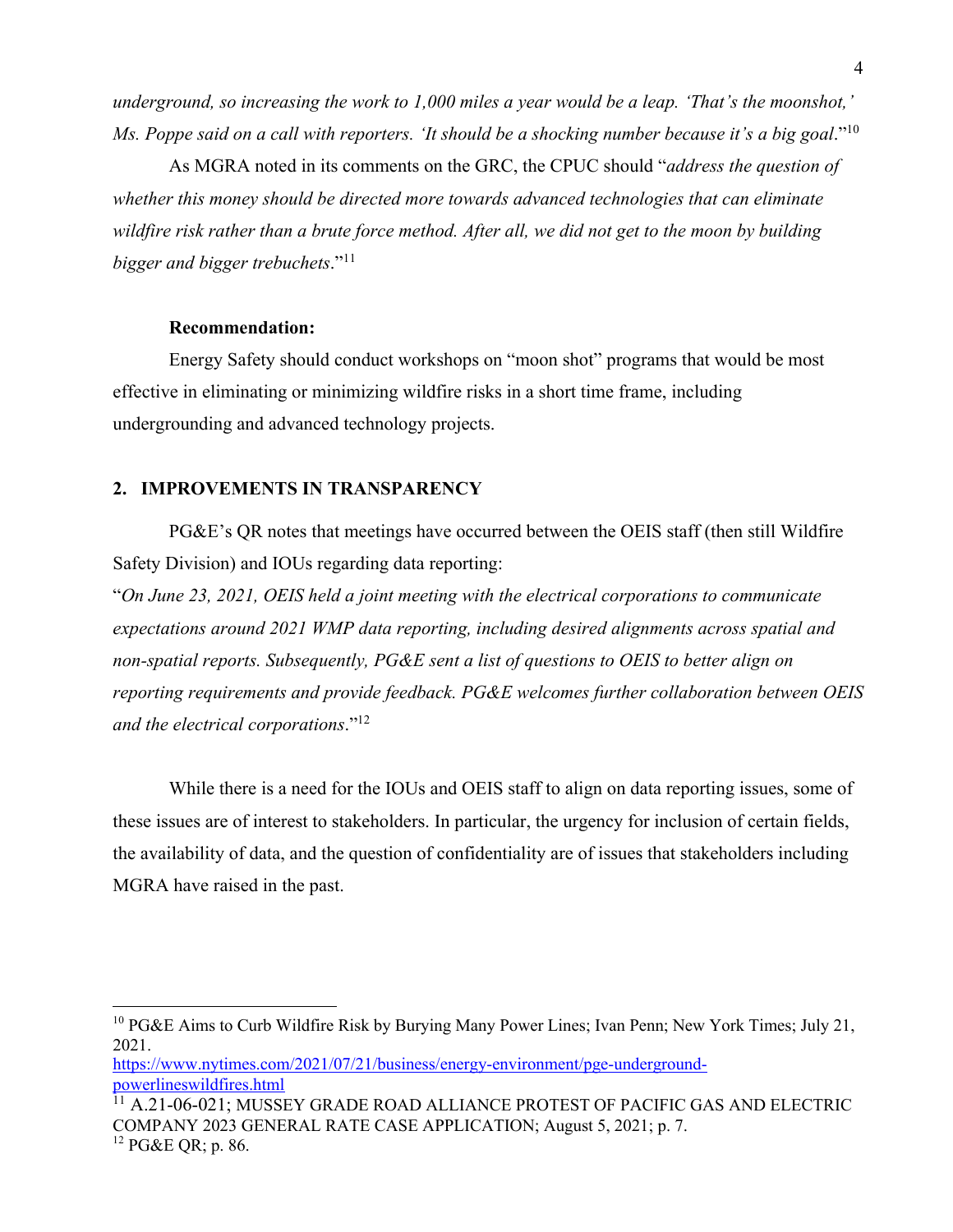## **Recommendation:**

Future discussions between IOUs and the OEIS should include a public meeting where questions can be raised and stakeholder feedback can be incorporated into the discussion.

#### **3. CONFIDENTIALITY**

Some utility comments regarding confidentiality issues have carried over from previous quarterly filings and from the WMP Update. MGRA has addressed these issues in previous comments.

- SDG&E requests the inclusion of a confidentiality attribute within each feature class, as this would help it scrub confidential information in response to data requests for non-confidential data.<sup>13</sup> MGRA continues to support this request.
- Likewise, PG&E "would appreciate collaboration with OEIS and the other electrical corporations to develop a more standardized method for the identification and treatment of confidential information."<sup>14</sup> While MGRA favors efforts to standardize utility filings, we urge OEIS to include public input from non-utility stakeholders when making decisions regarding confidentiality.
- SCE continues to raise broad concerns regarding confidentiality and potential risks to its infrastructure. MGRA continues to oppose SCE's call for more stringent confidentiality standards, concluding that: "Hiding this kind of information from the public only serves the purpose of making it more difficult for stakeholders and interested members of the public to scrutinize utility wildfire risks and mitigations."<sup>15</sup>

## **4. NORMALIZATION OF METRICS FOR WEATHER CONDITIONS**

SCE states in its QR that it is now pursuing various avenues to normalize metrics for "exogenous factors, including but not limited to, weather and 3rd party suppression efforts."<sup>16</sup> They

 $13$  SDG&E QR; p. 2

 $14$  PG&E QR; p. 90.

<sup>&</sup>lt;sup>15</sup> RE: MUSSEY GRADE ROAD ALLIANCE COMMENTS ON 2020 WILDFIRE MITIGATION PLAN Q4 QUARTERLY REPORT OF SDG&E, PG&E, AND SCE; Served on WSD; March 29, 2021; pp. 5-6.  $^{16}$  SCE QR; p. 12.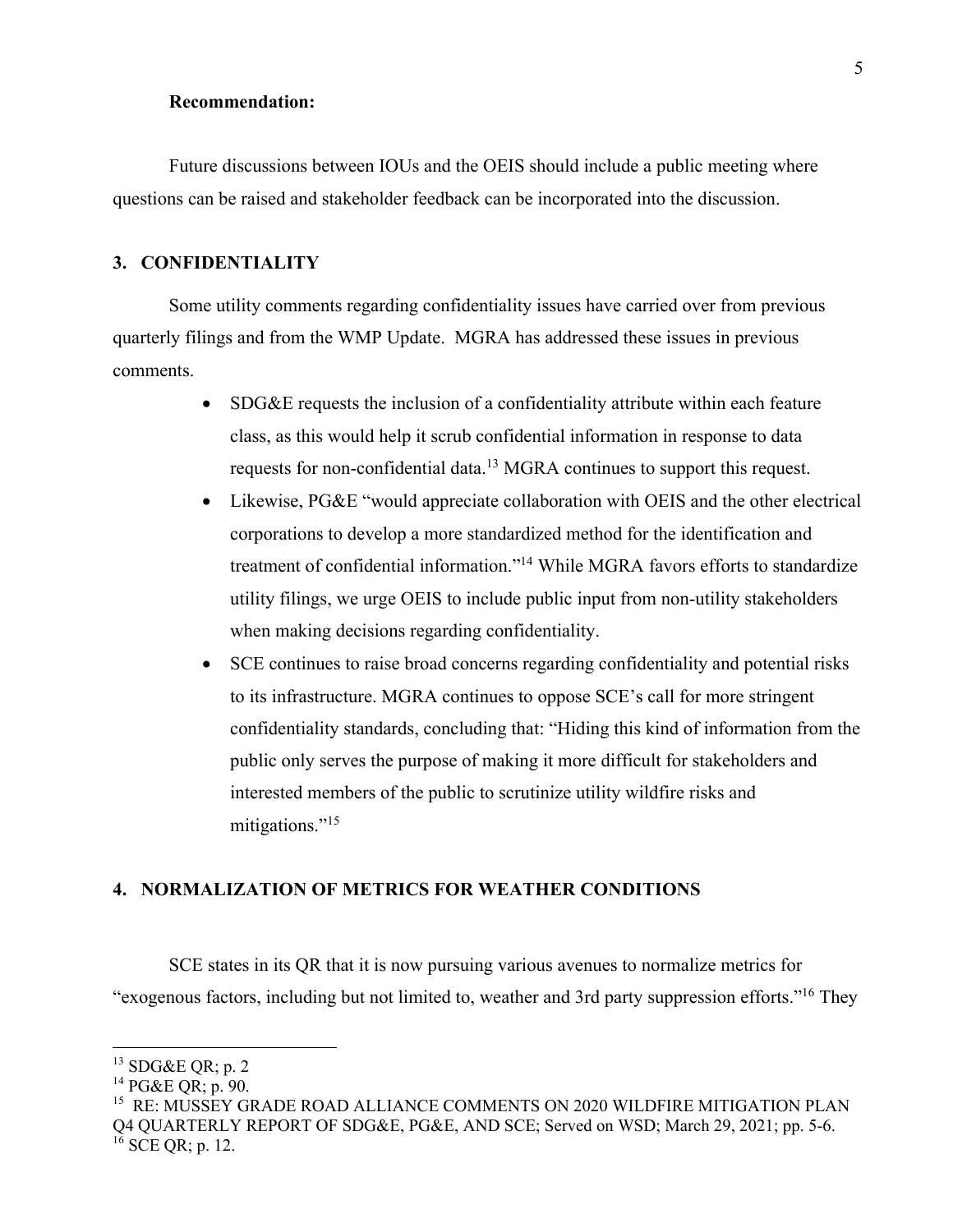explain that: "Faults and wire-down events are also key metrics as they are leading indicators of potential ignitions. Importantly, these metrics are within the reasonable control of utilities when appropriately normalized for weather and other exogenous factors."<sup>17</sup>

MGRA has supported this position in our submissions to the RDF/SMAP CPUC proceeding: "MGRA re-emphasizes that any metrics that can be skewed by external events must necessarily normalized to the frequency, intensity, extent, and duration of these events to ensure that the metrics reasonably represent vulnerability of the utility infrastructure to external drivers."<sup>18</sup> MGRA's expert also gave a presentation on ideas for normalization on July 21, 2021.

SCE, however, continues to support the National Fire Danger Rating System (NFDRS) as a normalization metric instead of National Weather Service Red Flag Warning. <sup>19</sup> MGRA opposed this position in our comments on SCE's Q1 QR. As noted in its comments:

"*NFDRS would not be expected to be correlated in any significant way with utility fire ignition. As MGRA showed in its 2021 WMP comments, RFW metric does apparently correlate with ignition.*

*This request would seem to follow a disturbing tendency of utilities, specifically PG&E and SCE, trying to reframe the utility wildfire problem as simply a wildfire problem, one in which the ignition component is ignored*."<sup>20</sup>

OEIS should encourage and evaluate the development of "resilience" metrics and appropriate normalization for weather conditions by all utilities. However, it should only consider metrics that accurately track utility ignition risk. While Red Flag Warning criteria are far from ideal, the NFDRS would not accurately represent utility wildfire risk or provide a metric against which utility metrics could be scaled.

 $17$  Id..

<sup>&</sup>lt;sup>18</sup> R.20-07-013; MUSSEY GRADE ROAD ALLIANCE REPLY TO PARTY COMMENTS REGARDING STAFF RECOMMENDATIONS; July 9, 2021; p. 9.

 $19$  SCE QR; pp. 13-14.

<sup>&</sup>lt;sup>20</sup> RE: MUSSEY GRADE ROAD ALLIANCE COMMENTS ON 2021 WILDFIRE MITIGATION PLAN Q1 QUARTERLY REPORT OF SDG&E, PG&E, AND SCE; Served on WSD; May 17, 2021; p. 6.